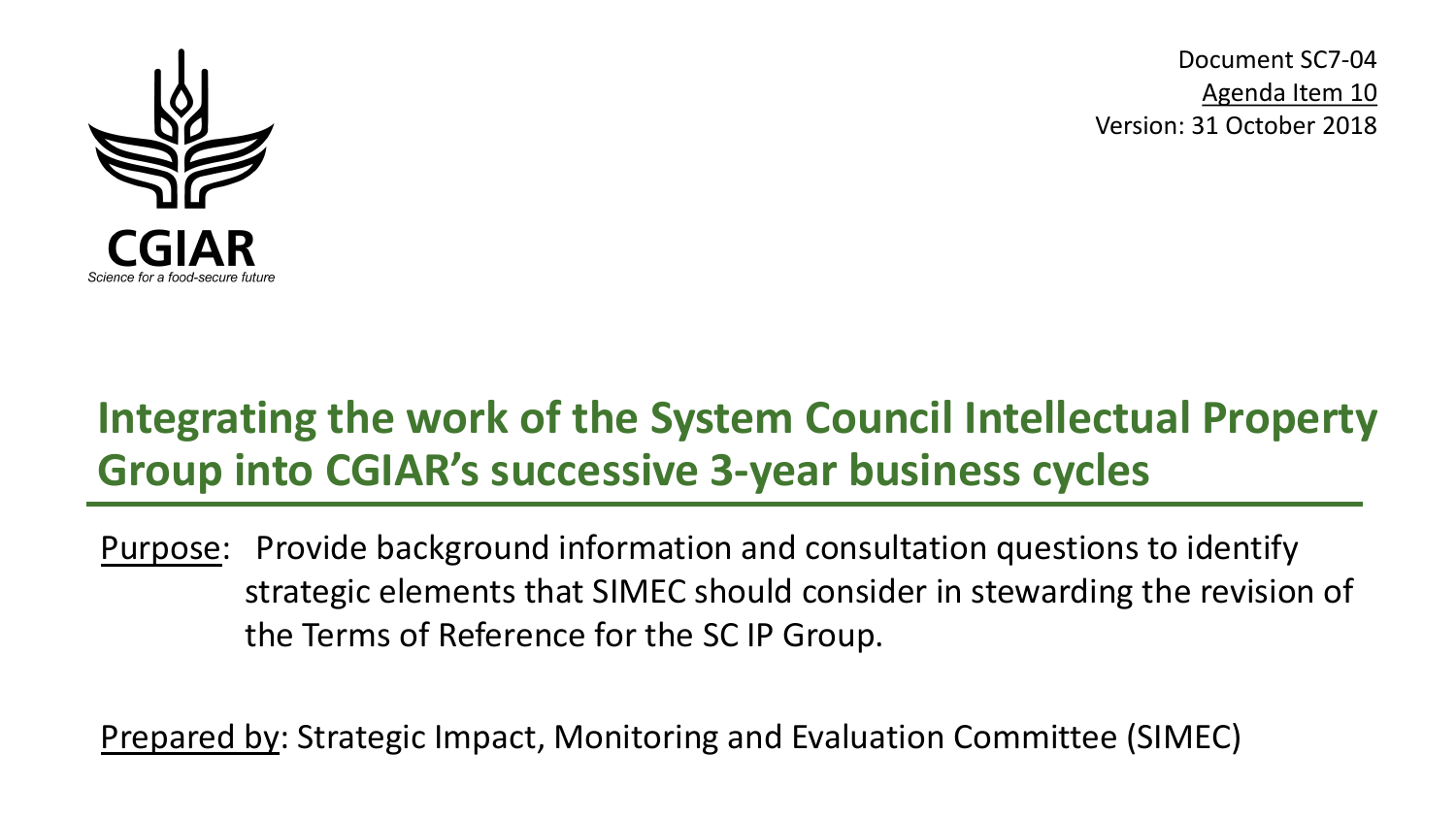

### **Contents**

- 1. Introducing the System Council Intellectual Property Group ('SC IP Group')
- 2. Revised operating context since November 2017
- 3. Some key elements for SC IP group Revised Terms of Reference ('TOR')
- 4. Way Forward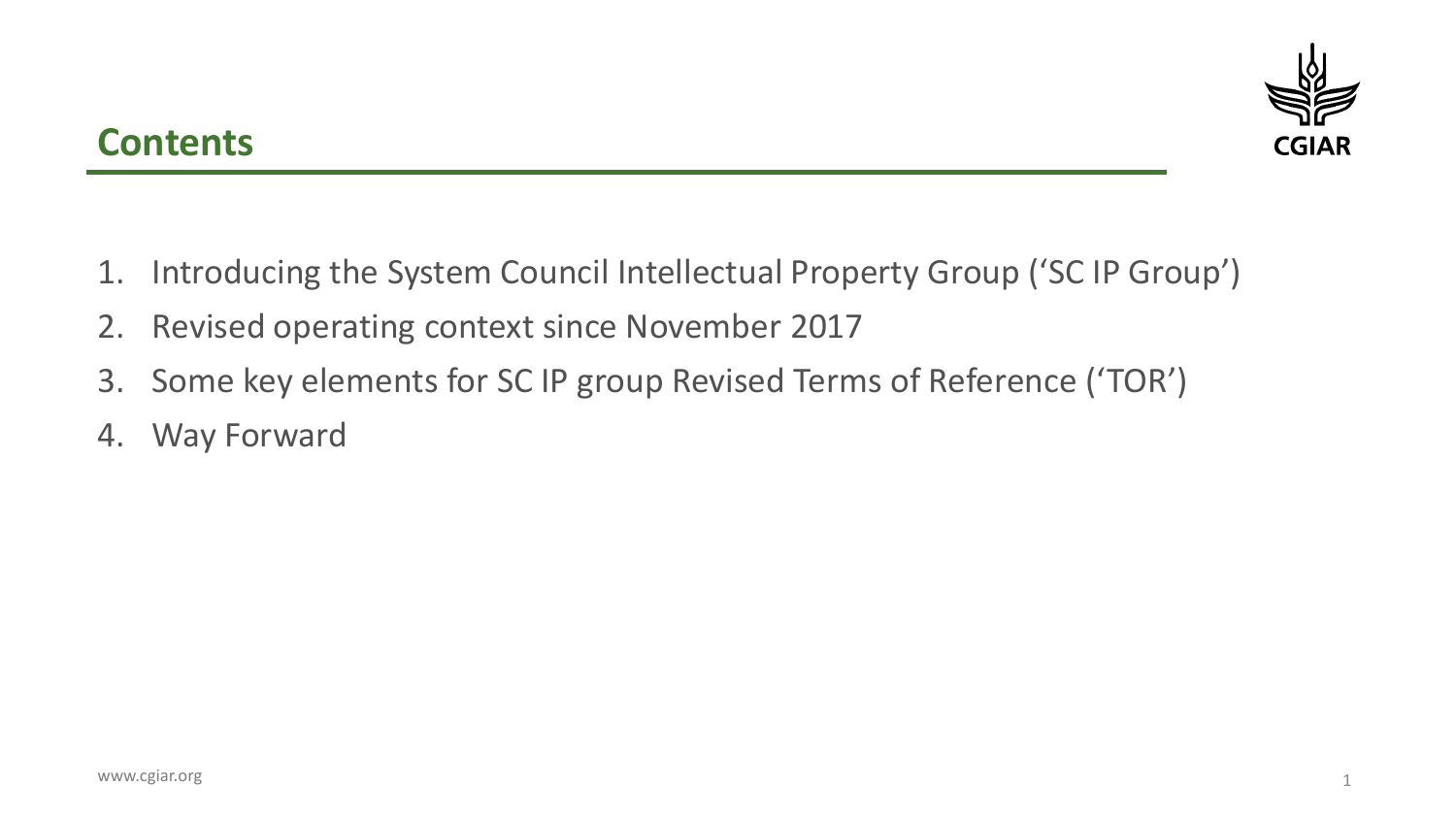# **1a: Introducing the System Council Intellectual Property ('SC IP') Group**



- **1. Origin**: Discussion between CGIAR's Funders and Centers centered on ensuring that CGIAR's intellectual assets are managed in a way that maximizes impact through the production of IPGs or licensing or other restrictive arrangements.
- **2. Date of creation**: 7 March 2012 the Principles were approved, and endorsed by the System Council as a continuing policy of the transformed governance system on 12 July 2016 (pre-CGIAR Risk Management Framework adoption)
- **3. Mandate**: "*to facilitate coordination between the System Council and the System Organization by working in cooperation with the System Organization with regard to the implementation of the CGIAR IA Principles and advising the System Council in order to enable the System Council to provide adequate oversight of Intellectual Asset management in CGIAR while safeguarding sensitive and confidential information."*
- **4. Members**: No more than 3 persons, and one alternate, who shall be representatives of the System Council, which may include a representative of the ISPC\*\*, in order to receive its independent perspective, each designated by the System Council on a two-year basis.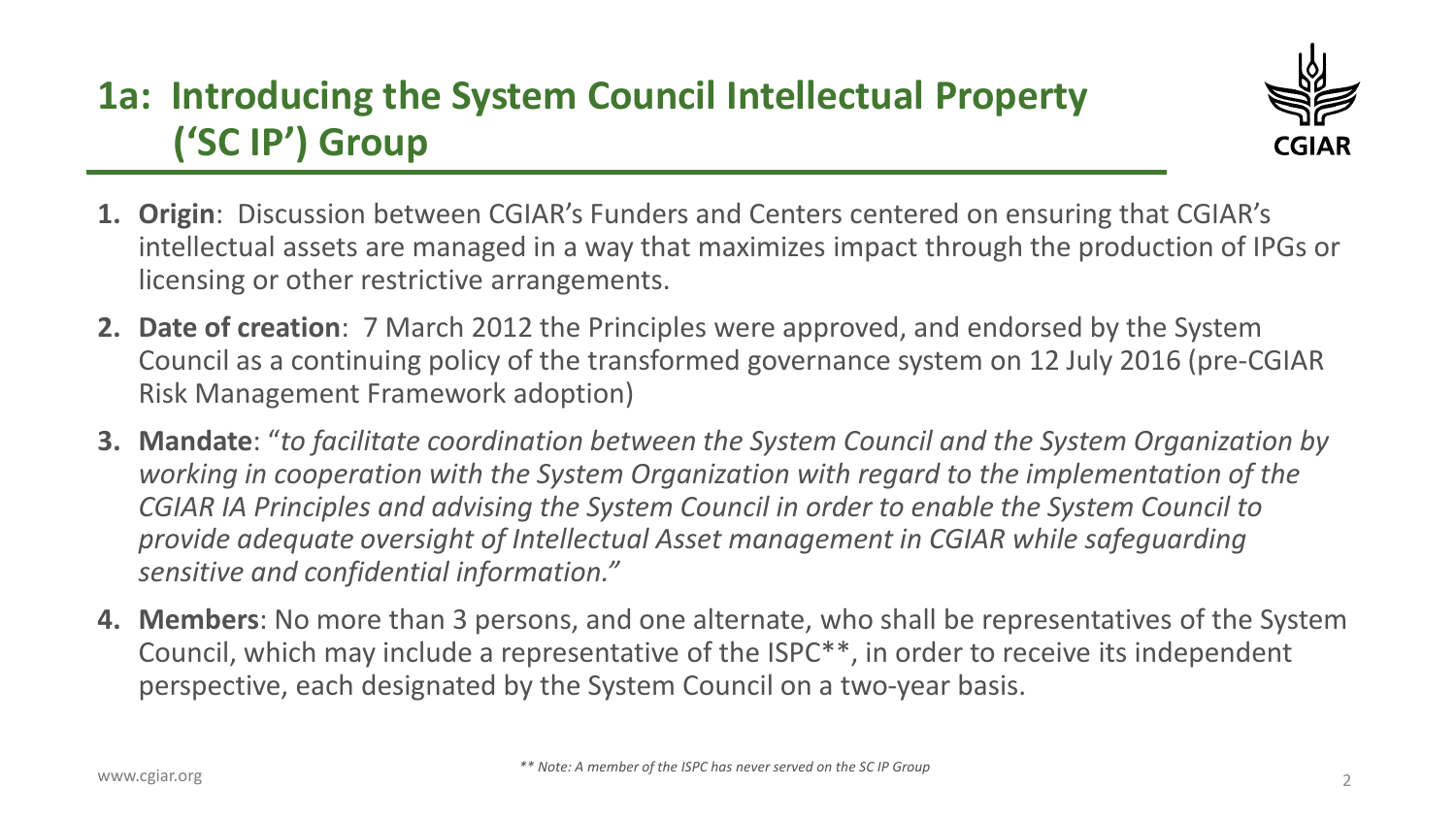

## **1b: SC IP Group current membership**

| <b>Member</b>                 | <b>Nominating</b><br><b>Group</b> | <b>SCIP</b><br>Group<br><b>Role</b> | <b>Organization and position</b>                                                             | <b>Initial</b><br>appointment | <b>Years served</b><br>to date |
|-------------------------------|-----------------------------------|-------------------------------------|----------------------------------------------------------------------------------------------|-------------------------------|--------------------------------|
| Paul<br><b>Figueroa</b>       | <b>USA</b>                        | Chair                               | <b>Attorney Adviser/USAID</b>                                                                | 3 April 2013                  | 5                              |
| <b>Bram de</b><br>Jonge       | <b>EIARD</b>                      | <b>Member</b>                       | Seed Policy Advisor OXFAM/Wageningen<br>University                                           | 3 April 2013                  | 5                              |
| <b>Aline</b><br><b>Flower</b> | <b>BMGF</b>                       | Member                              | Associate General Counsel, Global Development,<br><b>Bill &amp; Melinda Gates Foundation</b> | 1 May 2015                    | $\overline{3}$                 |

**SC/M6/EDP3 (September 2018):** extension of membership as a further interim measure until 31 December 2018, to:

- **a. provide for continuity in the membership** of the SC IP Group for the 2018 calendar year,
- **b. facilitate a conversation at the System Council's November 2018 meeting on how the recommendations and work of the SC IP group can be more impactful** during CGIAR's successive 3-year business cycles, as has been done with other advisory groups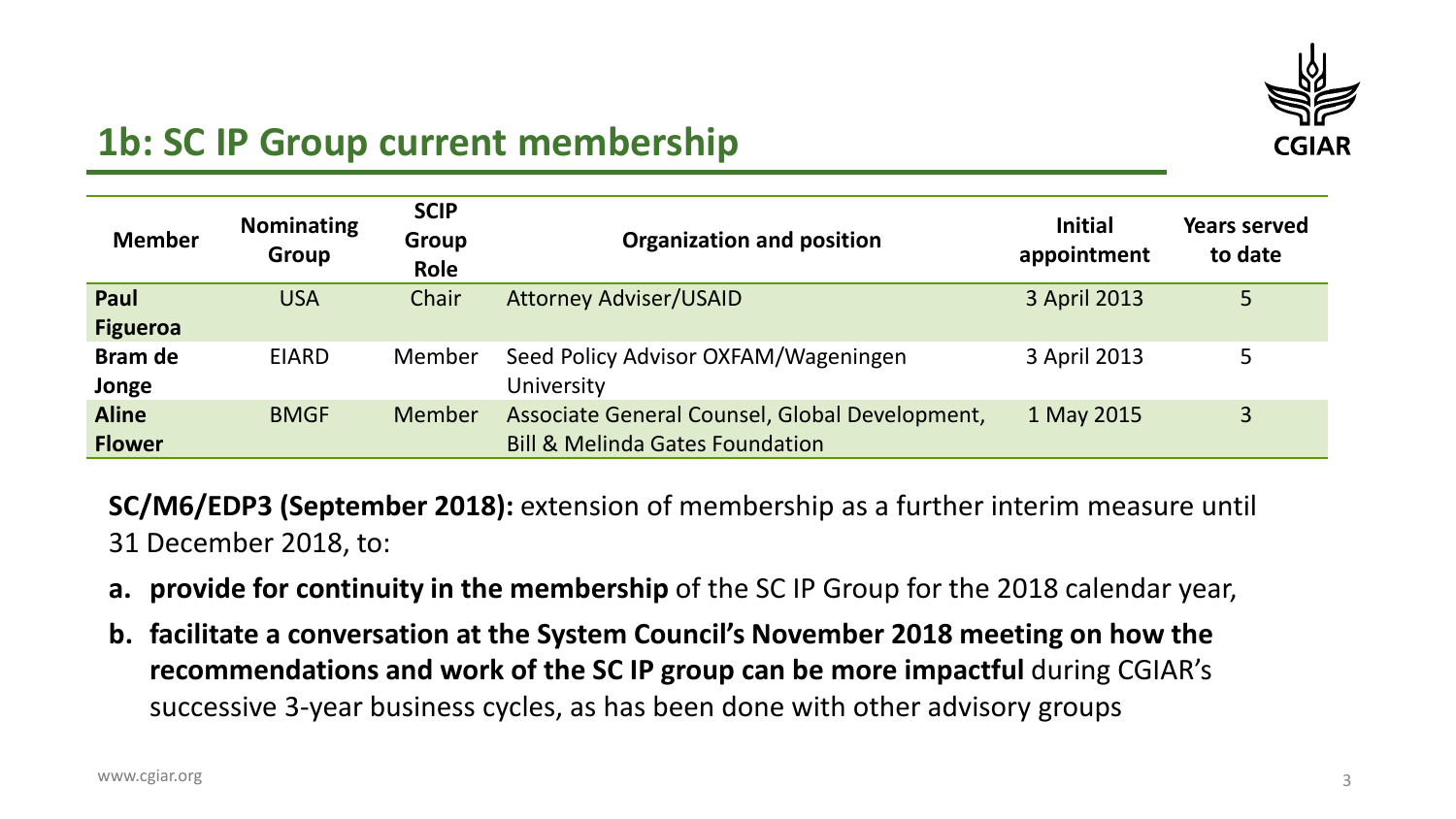

# **1c: Overview of SCIP Group modality (main work)**

- Centers provide annual IA reports to the System Organization, including both confidential and nonconfidential sections
- When taken together, the two sections, provide:
	- Assurance of compliance with the IA Principles for the prior calendar year; and
	- A description of Center IA management capacity, and a report of any Limited Exclusivity Agreements, Restricted Use Agreements, or Intellectual Property Applications (e.g patents, plat variety protection, trademarks).
- The SC IP Group reviews both the confidential and non-confidential sections; seeks clarifications with Centers as required, and then provides an opinion to the System Council
- Reporting is via the annual [CGIAR Intellectual Assets Report](https://www.cgiar.org/wp/wp-content/uploads/2018/10/CGIAR-2017-Intellectual-Assets-Report.pdf) (\* note the report has not formally been discussed by the System Council, or former Fund Council, since 2015)
- was focused on the IA Principles, as required by those principles. • 2017 Independent Review found these reports… "*are comprehensive and very well structured for transparency through public disclosure while still recognizing and respecting the confidential nature of some information. The reports are structured with a "standard" organization that facilitates making year-to-year comparisons*" No commentary was provided on the role of the SC IP Group, as the review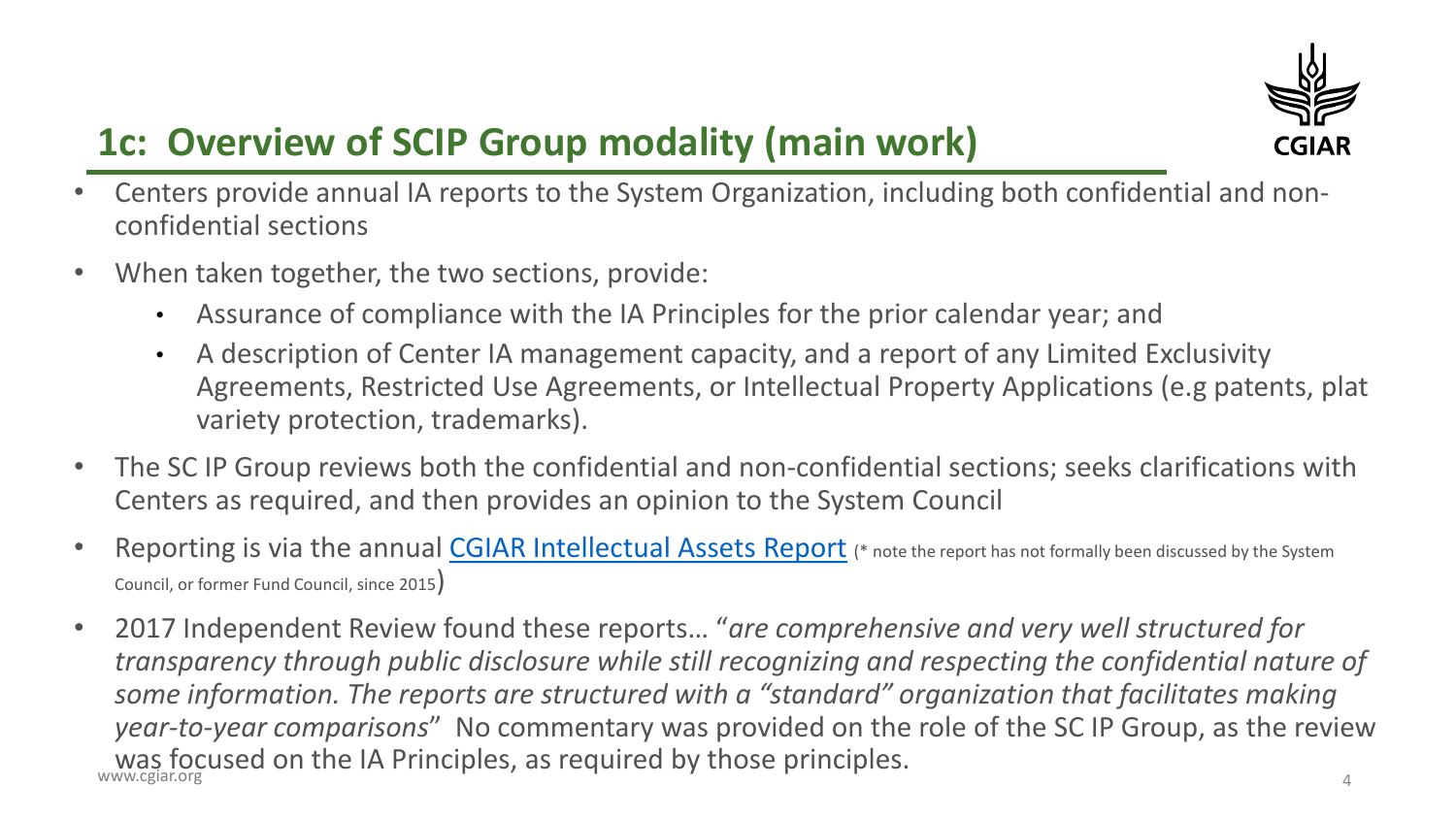## **2a: Revised operating context since November 2017** CGIAR System's Risk Families – and relevant indicators on IP



Whilst there is a natural role for the

SC IP Group to be

#### **A: 'CGIAR RISK FAMILIES' – SET AND REVIEWED PERIODICALLY BY SYSTEM COUNCIL**



#### **B: Opportunity and risk indicators in Risk Register set by the SMB; reviewed annually for appropriateness**

| • Science relevance/<br>cutting edge<br>Seizing the 'next<br>thing' gives<br>sustainable<br>competitive<br>advantage<br>• Alignment with<br>priorities of<br>international<br>community<br>• Compelling shared<br>research agenda<br>reinforces funder | • IP is used by<br>scientific and<br>development<br>communities<br><b>CGIAR is good</b><br>partner<br>$\cdot$ CGIAR<br>activities are<br>coordinated<br>• Diversity of<br>funding<br>• Genebanks'<br>unique role<br>• Delivery on | • Use of ethical<br>research<br>practices<br>Values and<br>behaviors<br>support<br>credibility<br>Prevention and<br>detection of<br>inappropriate<br>use of funds<br>• Clarity and<br>transparency<br>of financing | • Evidence of<br>impact<br>• Appropriate use<br>of funds as per<br>work programs<br>and budgets<br>• Compliance<br>with funder's<br>agreements<br>• Reliable<br>evidence of<br>delivery<br>• Effective<br>program | • Use of IP and licensing tools<br>maximizes accessibility<br>and/or impacts, including via<br>the production of<br><b>International Public Goods</b><br>• Effective mgt of Genebanks<br>• Talent attraction and<br>retention<br>• Costs are minimized and<br>assets are safeguarded<br>• Centers financially stable<br>• Being part of CGIAR is<br>attractive | providing<br>assurance<br>on these areas, the<br>TOR of the group is<br>linked<br>currently<br>not<br>the<br>into<br>broader<br>combined<br>assurance<br>framework |
|--------------------------------------------------------------------------------------------------------------------------------------------------------------------------------------------------------------------------------------------------------|-----------------------------------------------------------------------------------------------------------------------------------------------------------------------------------------------------------------------------------|--------------------------------------------------------------------------------------------------------------------------------------------------------------------------------------------------------------------|-------------------------------------------------------------------------------------------------------------------------------------------------------------------------------------------------------------------|----------------------------------------------------------------------------------------------------------------------------------------------------------------------------------------------------------------------------------------------------------------------------------------------------------------------------------------------------------------|--------------------------------------------------------------------------------------------------------------------------------------------------------------------|
|--------------------------------------------------------------------------------------------------------------------------------------------------------------------------------------------------------------------------------------------------------|-----------------------------------------------------------------------------------------------------------------------------------------------------------------------------------------------------------------------------------|--------------------------------------------------------------------------------------------------------------------------------------------------------------------------------------------------------------------|-------------------------------------------------------------------------------------------------------------------------------------------------------------------------------------------------------------------|----------------------------------------------------------------------------------------------------------------------------------------------------------------------------------------------------------------------------------------------------------------------------------------------------------------------------------------------------------------|--------------------------------------------------------------------------------------------------------------------------------------------------------------------|

management

commitments

SRF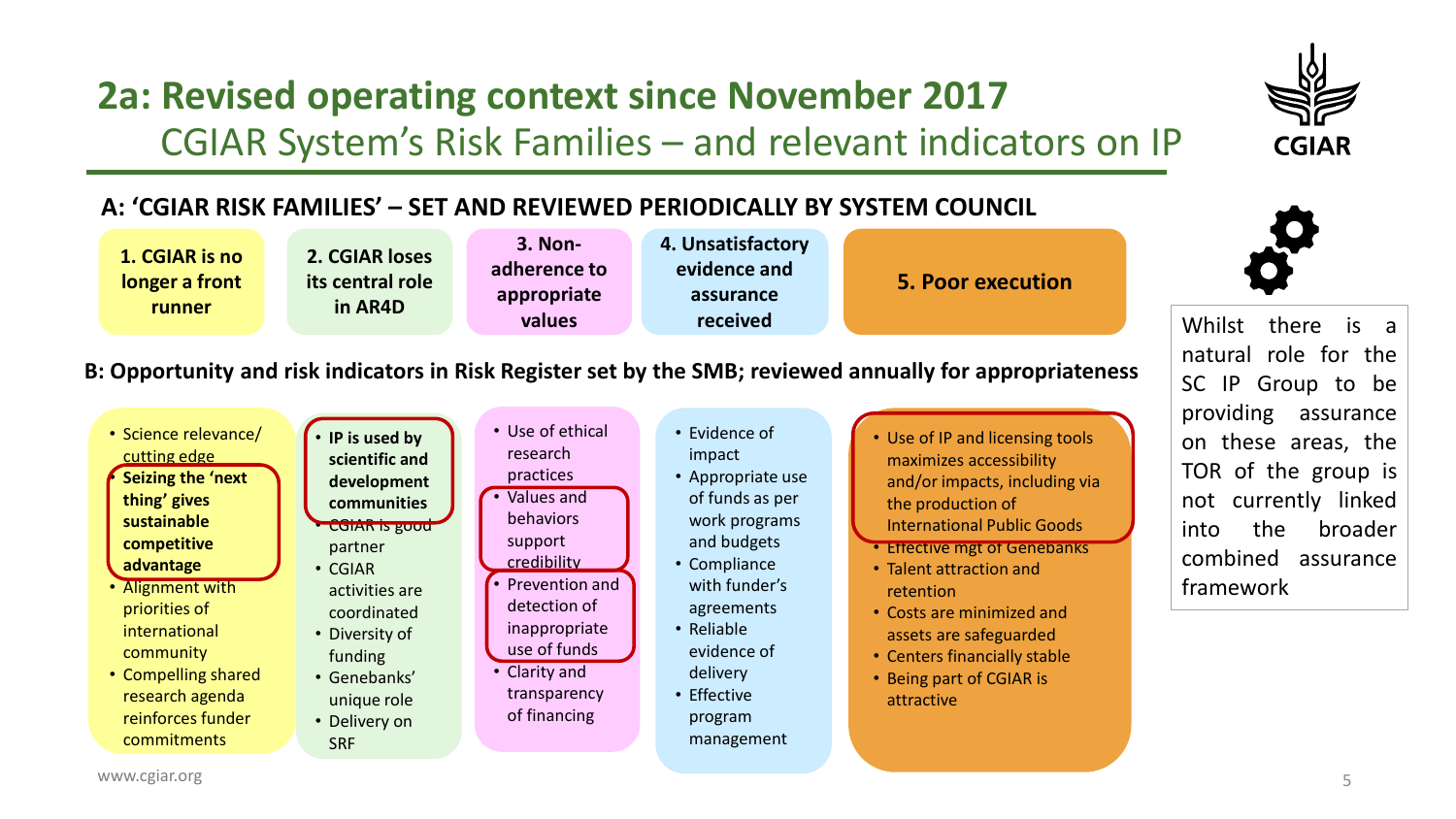## **2b: Revised operating context since November 2017** Agreement to adopt a 'CGIAR System' business plan



For the present, the reporting cycle of the SC IP Group and the System's conversations on intellectual property matters are not well linked to the business plan 3-year context.

**CGIAR**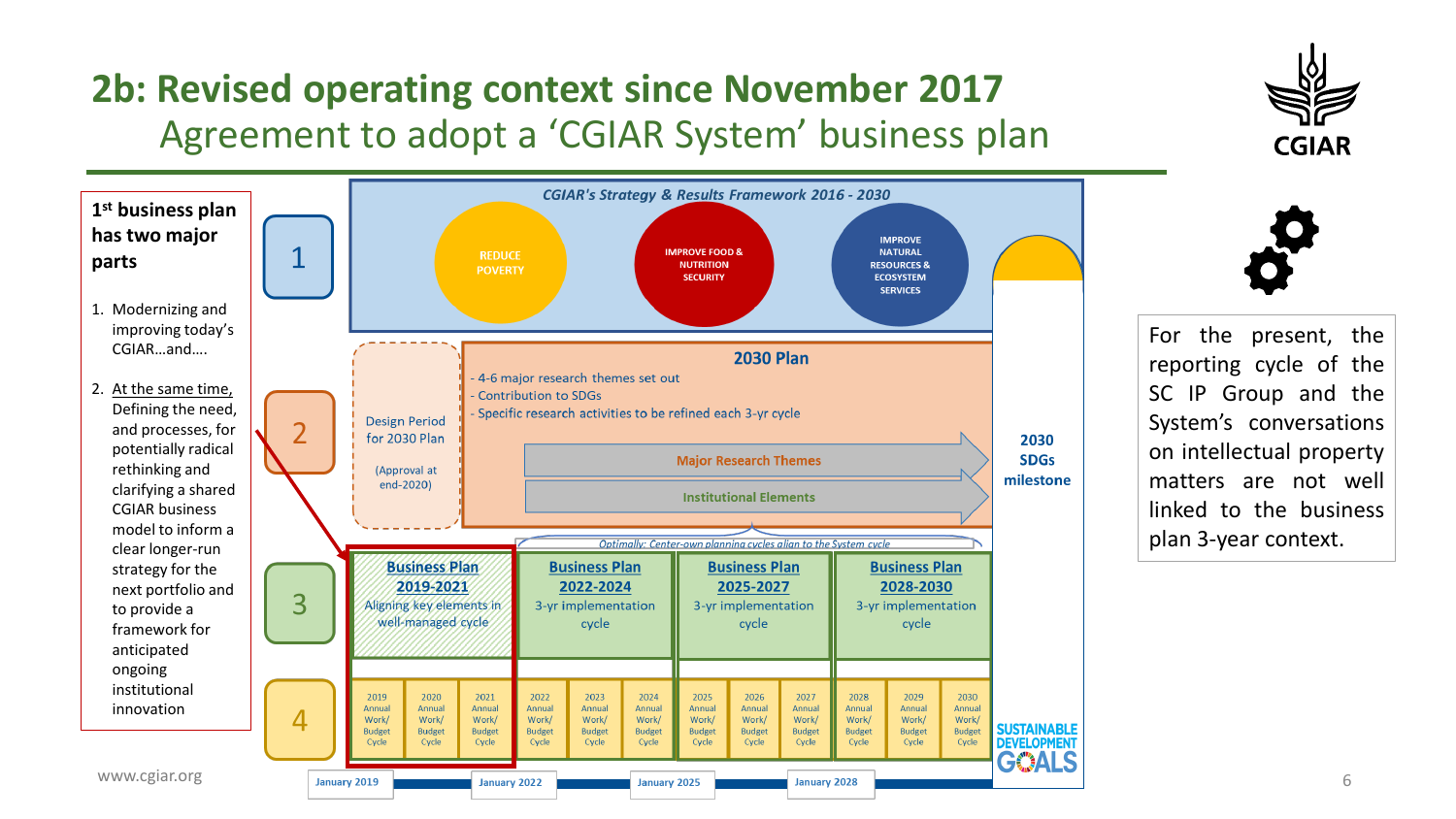## **2c: Revised operating context since November 2017** Bringing in Intellectual Assets into a more strategic CGIAR System 'Performance Report'



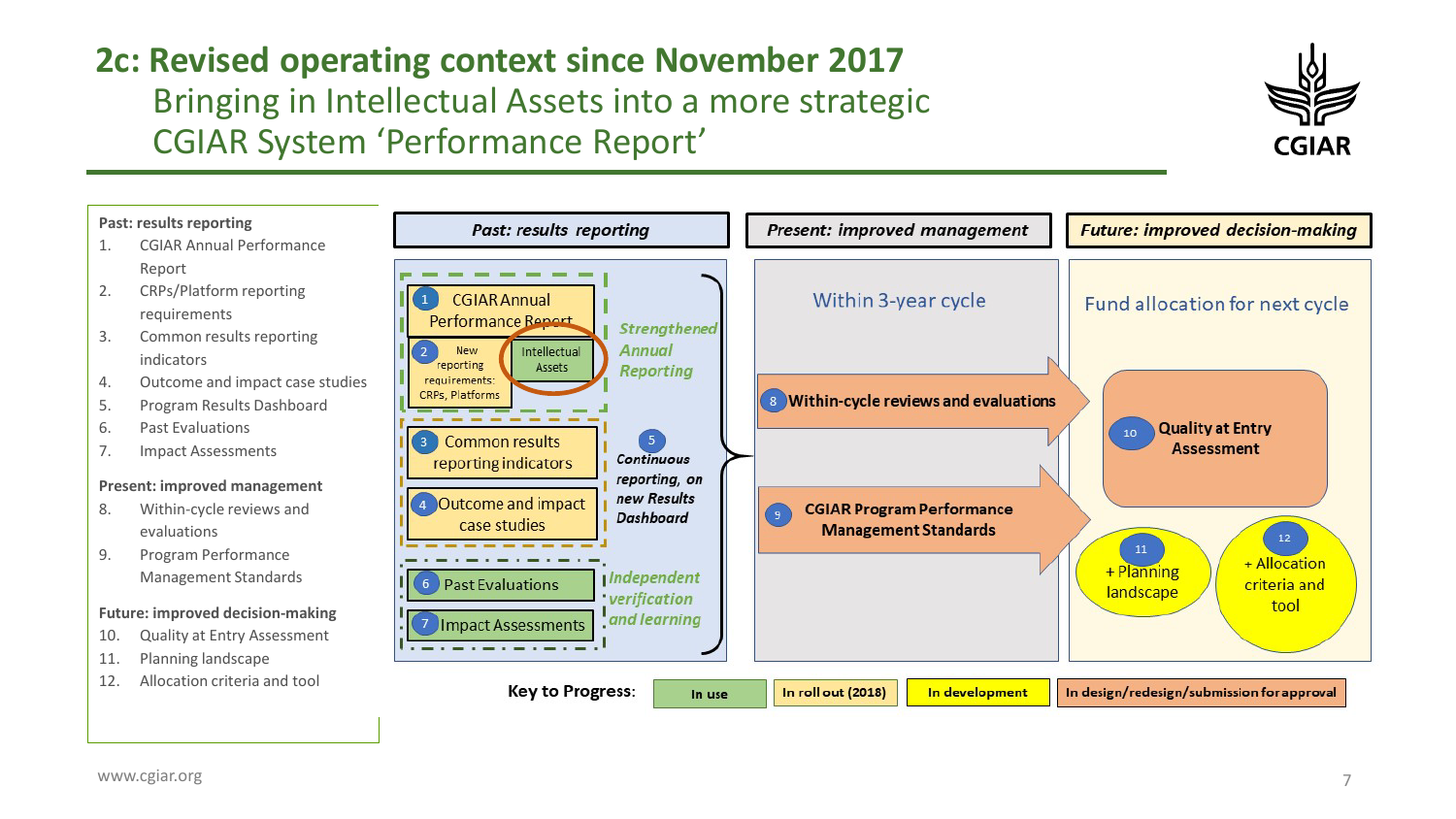### **2d: Revised operating context since November 2017**  System Council actions to optimize its advisory functions



### **CGIAR System Internal Audit Function**



#### **SC/M5/DP12 – November 2017:**

The System Council approved the framework to revise the **CGIAR System Internal Audit Function**, and a new TOR for a restructured Internal Audit Function was subsequently approved by the SMB in December 2018.



www.cgiar.org

### **System Council's scientific advisory services**

**SC/M6/EDP2 – October 2018: Approval of terms of reference of the System Council's Advisory services**

The System Council approves the following Terms of Reference on a no-objection basis, each with operational effect from 1 January 2019:

- a. Terms of Reference for the Independent Science for Development Council ('ISDC'), dated 4 October 2018
- b. Terms of Reference for the Standing Panel on Impact Assessment ('SPIA'), dated 4 October 2018
- c. Terms of Reference for the Shared Secretariat for CGIAR Advisory Services, dated 4 October 2018

#### **SC/M6/DP3 – May 2018: Future of the System Council's scientific advisory services**

The System Council approved the option as set out in a SIMEC think-piece (meeting document SC6-05) for the future functional areas and operational arrangements for the System Council's **scientific advisory (ISPC), impact assessment (SPIA) and evaluation services (IEA).**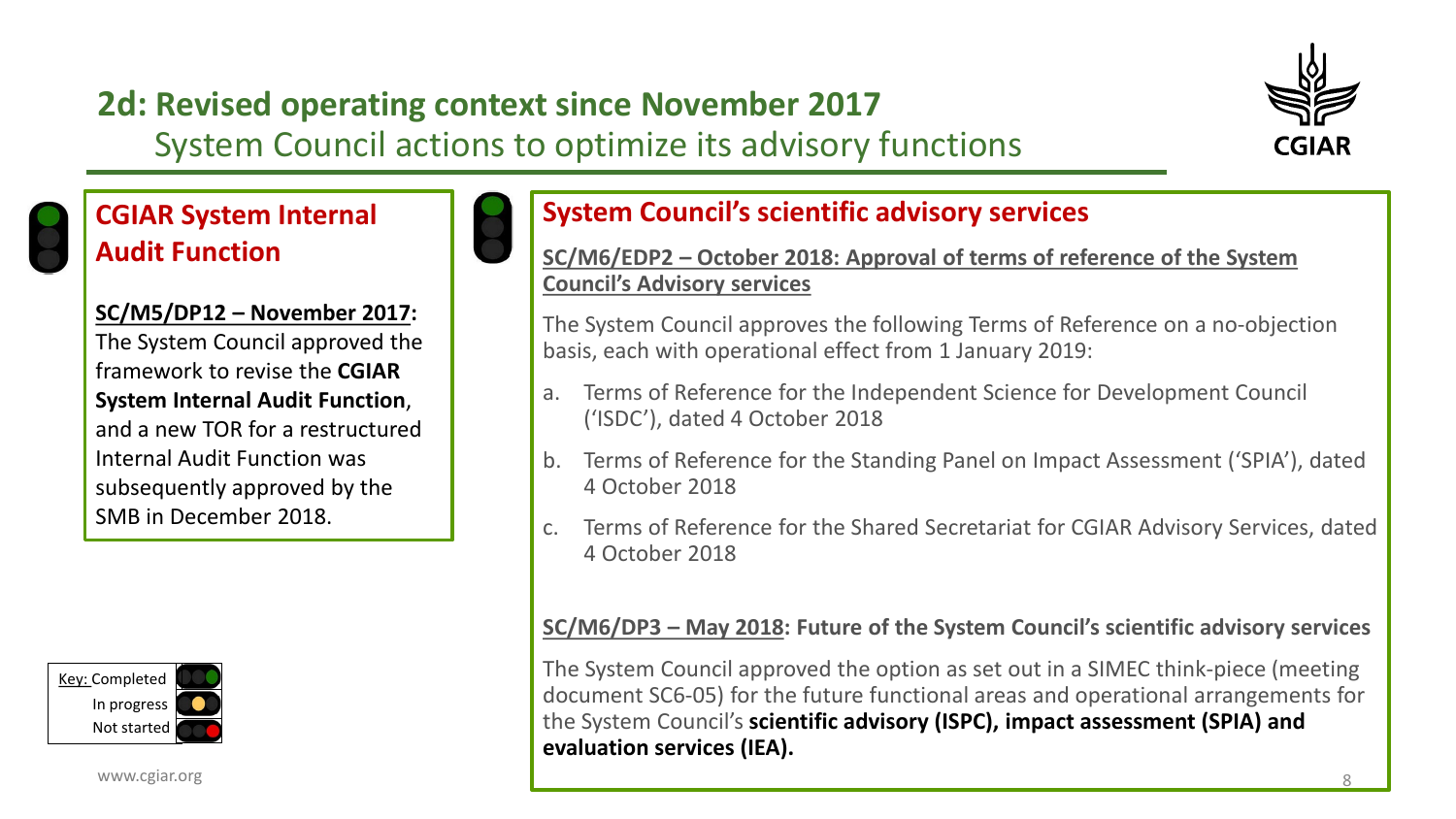

### **Continued….**



### **System Council Intellectual Property (SC IP) Group**

• From paper on 'Intellectual Assets Management Matters' dated 13 April 2018:

"5*. The 2017 short-term extension of the SC IP Group's members' terms was intended to allow the System Council time to consider the strategic role of the SC IP Group in light of the CGIARs revised governance structure. However, given the other significant priorities on the System Council business agenda in 2017, it was not possible to review the role of the SC IP Group in 2017, for potential adjustments. It is anticipated that discussions on a strategic business planning cycle during 2018 will provide such an opportunity.2nd membership extension end on 31 July 2018*"

- Initial discussion with SIMEC on 29 May 2018 given the assurance provided by the SC IP under the risk management framework – consider AOC to be a possible lead on stewarding the way forward on the SCIP group with SIMEC being able to offer key inputs on the strategic impact domain.
- Given the strategic nature of the advice from the SC IP Group, SIMEC will steward the process with input from the AOC particularly on the 'assurance lens' for the new ToR.
- SIMEC consultation calls with the SC IP Group on 29 July and 5 September to review past operations, looking at what has worked well and what could be enhanced moving forward.
- Initial consultation with AOC at its 2<sup>nd</sup> meeting on 19 October 2018 to identify strategic elements that SIMEC should consider in stewarding the revision of the ToR of the SC IP Group, particularly in terms of its relevance to the CGIAR combined assurance landscape

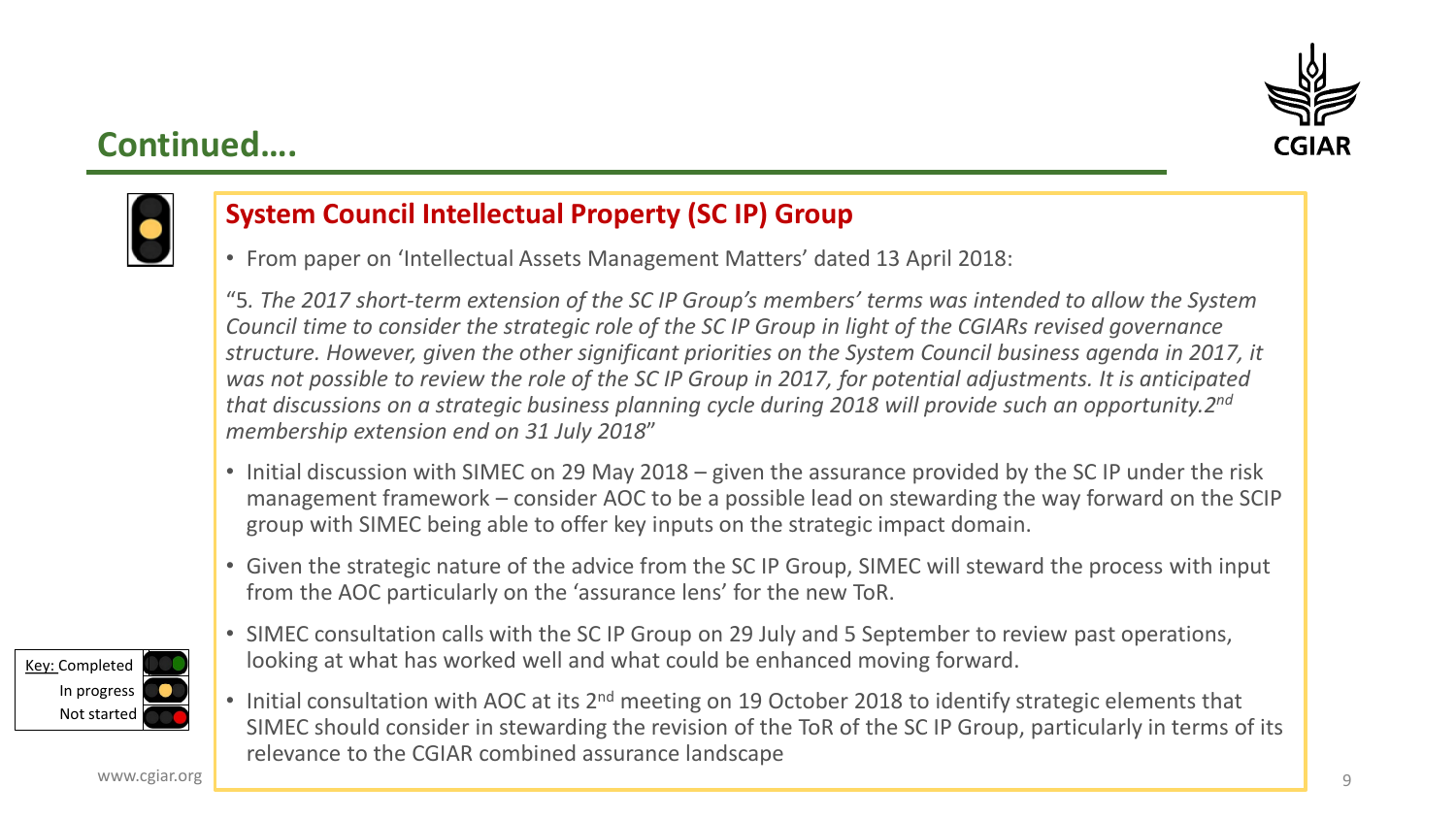# **3. Some building blocks for an updated SC IP Group TOR** Consultation ideas and questions



### **Engagement modalities**

- With System Council: Currently it is a 'group' of the System Council but how can better engagement with the System Council be achieved?
- With SC Committees: How should the SC IP group engage with System Council committees: AOC and SIMEC. Formally, or adhoc as required?
- With System Management Board: How could SMB get useful advice and strategic guidance from such a group? Should there be any direct form of engagement with the group (e.g SMB meetings)?
- With other advisory and assurance bodies: Should formal MOUs be entered into to ensure clarity of roles as assurance providers to mitigate the risk of duplication of actions?
- With CGIAR Centers and Programs: Can the same group carry out the role around compliance which needs access to confidential data and information as well as carry out very different other roles such as developing capacity or providing strategic advice on IP use? If so, would certain engagement modalities need to be established to support particular roles with Centers/Programs- and what would those be?

### **Members and appointment process**

- Members: Currently there are 3 members is this the optimal size moving forward?
- Membership: Currently all members are nominated by System Council members and in 2 cases are direct employees of the SC member's organization (BMGF and USAID) is this arrangement ideal or could there be some value in other arrangements, such as including at least one independent member?
	- Should the AOC model be applied with 2-3 Funder representatives and 2 independents? (or does this make it too big?) -Any value in having a member from any other part of the System?
- Appointment: Currently done by System Council nomination and approval- could this be done differently? Should there be any process for selection of the 'Chair'?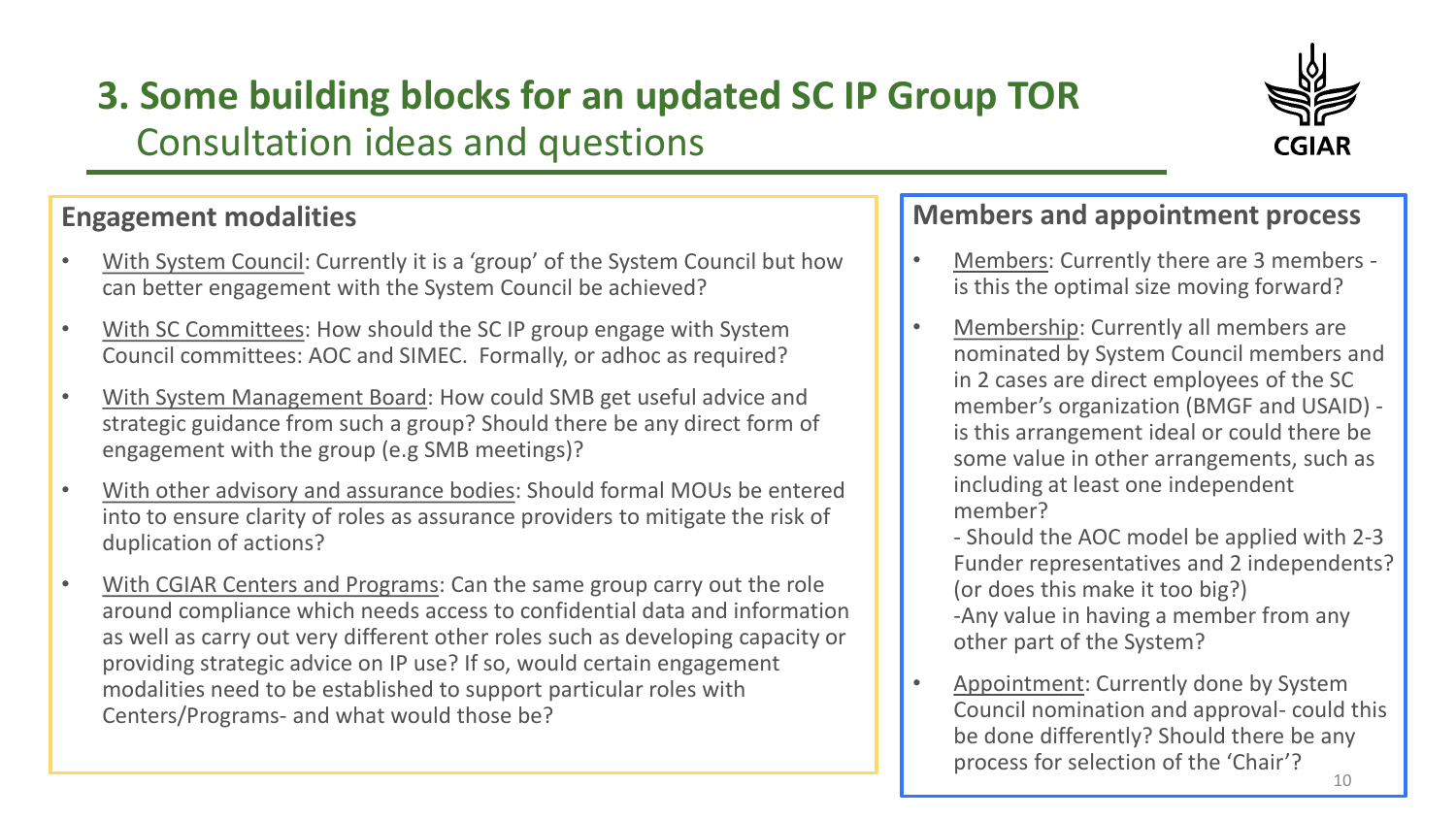# **3. Some building blocks for an updated SCIP Group TOR** Consultation ideas and questions



### **Mandate and Role – beyond updating language to bring the TOR into the context of the Risk Management Framework of the CGIAR System….**

- Horizon scanning and foresight: Would there be value in having a role to carry out horizon scanning or foresight on intellectual assets and IP use? What would be optimal arrangements (what, how, when, for who) for implementing this role?
- Providing advice on IP matters for initiative/program development: Could there be a possible role for this group linked to new initiatives and strategies as they are being developed (e.g breeding initiative)?
- Enhanced reporting: While already providing some overall observations on progress and trends in compliance, capacity development, adoption of policiesshould the SC IP Group be doing more of this? And how could it optimally do this?
- Providing strategic advice on IP use: There could be a greater strategic role so how can IP be strategically used to achieve impact by Centers and CRPs?
- Capacity Development: Could this group play a role in raising the capacity of the System and the Centers in this area?

### **Operational support and budget**

- Operational support: How and by which entity should this group be supported?
- Budget: A question on honorarium, especially if would have independent members – is this appropriate? What would a reasonable arrangement be?